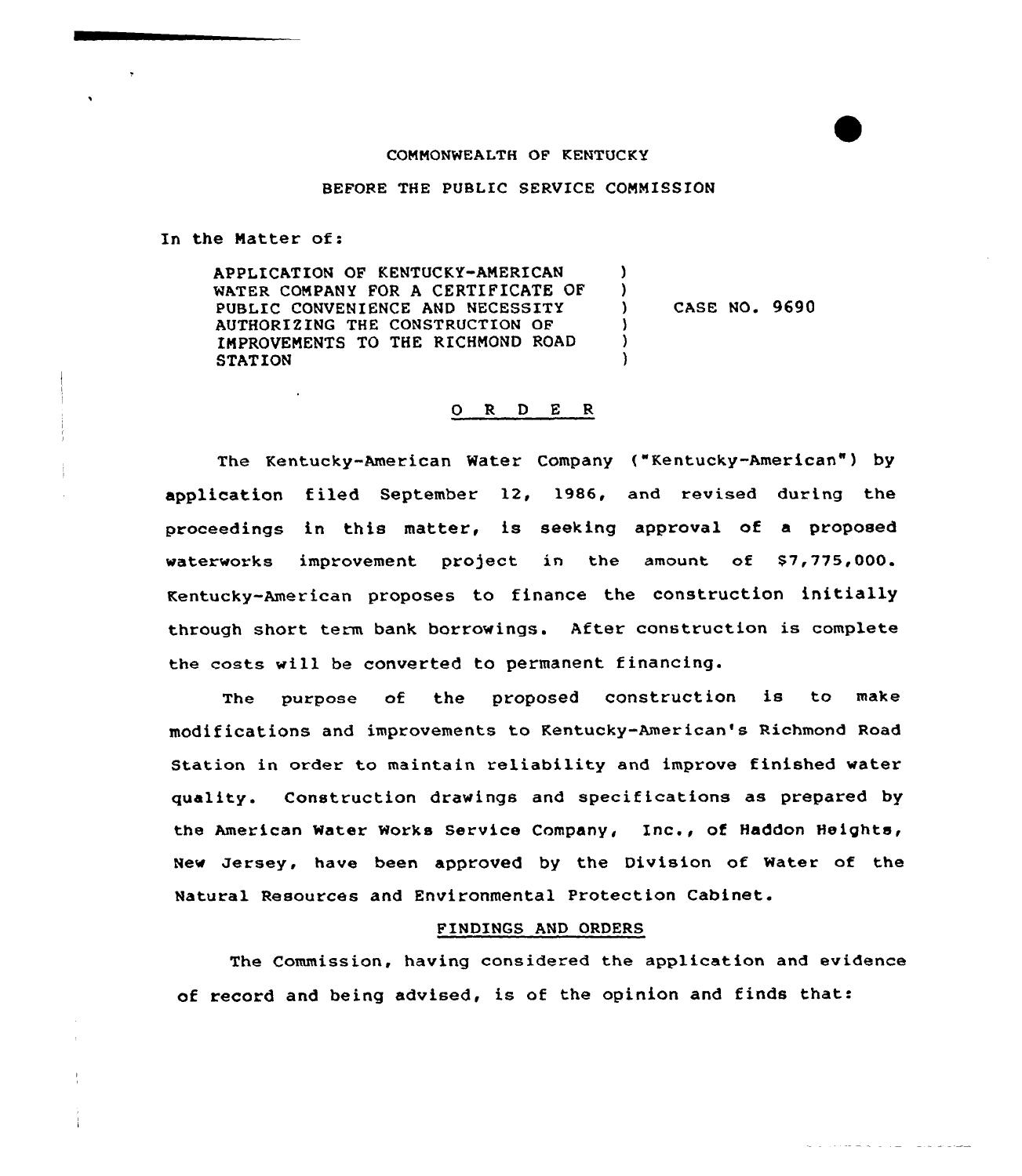l. Public convenience and necessity require that the construction proposed in the application and record be performed and that a certificate of public convenience and necessity be granted.

2. The proposed project includes renovation of the pretreatment basin, chemical feed facilities, filters, control systems and electrical equipment, the construction of residuals handling facilities and miscellaneous appurtenances. The low bids totaled  $$6,102,500$  which will require about  $$7,775,000$  after allowances for fees, contingencies and other indirect costs.

3. Any construction deviations from the drawings and specifications herein approved which could adversely affect service to any customer should be subject to prior approval of this Commission.

4. Kentucky-American should provide full-time resident inspection of the construction under the general supervision of a professional engineer with a Kentucky registration in civil or mechanical engineering. This supervision should insure that the construction work is done in accordance with the contract drawings and specifications and in conformance with the best practices of the construction trades involved in the project.

5. Kentucky-American should furnish to the Commission a copy of the "as-built" drawings and <sup>a</sup> signed statement by a professional engineer that the construction has been satisfactorily completed in accordance with the drawings and specifications, within 60 days of the date of substantial completion of this construction.

6. Kentucky-American should file with this Commission duly verified documentation of the total cost of this project including

 $-2-$